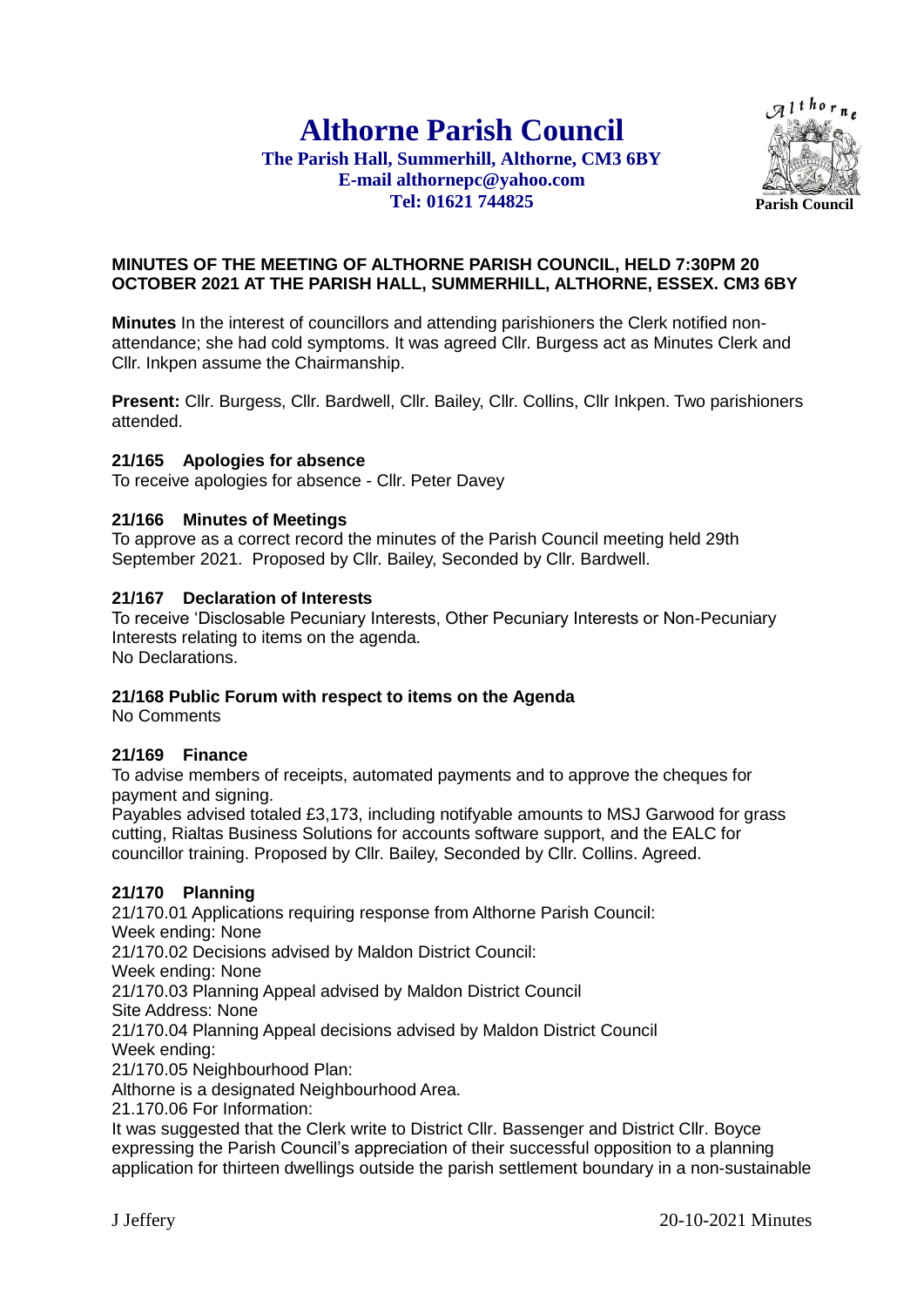location. Proposed by Cllr. Inkpen; Seconded Cllr. Bailey. Agreed. Cllr. Burgess abstained, having earlier declared a pecuniary interest.

## **21/171 District Councillors' Report**

None

### **21/172 Transport Report**

Buses: Our Transport Rep., Alan Brignall, noted his intention to attend a local meeting relating to the implementation of a new Nationwide Bus Strategy. Two grants to ECC totaling £2.5m have been awarded; no direct benefit to Maldon, but possibly some synergies. The current bus timetable expires on October. The replacement is yet published, but no major changes anticipated. When available, details will be published in the AVN and on local social media. Stephenson's Shopper buses will not operate in the school holidays 21-29 October 2021.

Trains: Concessionary travel to London has been announced by Greater Anglia. £5 tickets available only on-line until October 31, 2021 are valid to November 21 2021.

(full text published in the AVN)

### **21/173 Health Report**

Our Health Rep., Janet Cloke, referenced appointment issues at Doctor's surgeries. She suggested seeking alternative advice from qualified practitioners, such as pharmacies. She again urged parishioners to involve themselves in local surgeries by joining patient groups. Importantly, given the integration of the Basildon, Broomfield and Southend hospitals, parishioners should follow regional developments in medical services.

### **21/174 Recreation Ground**

To discuss and agree as necessary planting of trees by Burnham Guides/Girl Guiding Association to mark the Queen's Platinum Jubilee.

There were some issues over a location in Burnham. Althorne had a long association with the movement, although no longer hosts an active group. It was anticipated only one sapling was intended. Offering a site was proposed by Cllr. Bailey and seconded by Cllr. Collins. Agreed. Comment on tree planting in the Recreation Ground was made.

A decision determining the grant-funded refurbishment of the pavilion electrics was held over, pending clarification on quotations from the Clerk. It was noted that the National Lottery Community Fund has awarded the parish a £5,000 grant.

### **21/175 Dan Hull Farm shop**

Review of Parishioners concerns regarding signage.

In the Clerk's absence no details were available. Given recent planning issues over placards in the parish**,** it was agreed to seek information from the proprietor regarding consents. At the adjacent McCoys, it was noted that there appeared to be new surface laid. It was informed that parking places were a condition of the original change of use permission and that the works should be monitored for compliance.

### **21/176 Public Forum with respect to matters of mutual interest**

Reviwiewing the future of the tennis court, it was suggested that if the surface economically could be made safe, it could be marked out for a variety of sports, retaining the fencing. In response to a question regarding the Remembrance Day event at the War Memorial, the Chairman informed that he had had discussions on potential formats. He felt certain that some structure would be found to accommodate this anniversary. There was further discussion on tree planting in the Recreation Ground. Social media had commented on a requested extension of a 30mph limit to the Fambridge Road. This was the focus of a